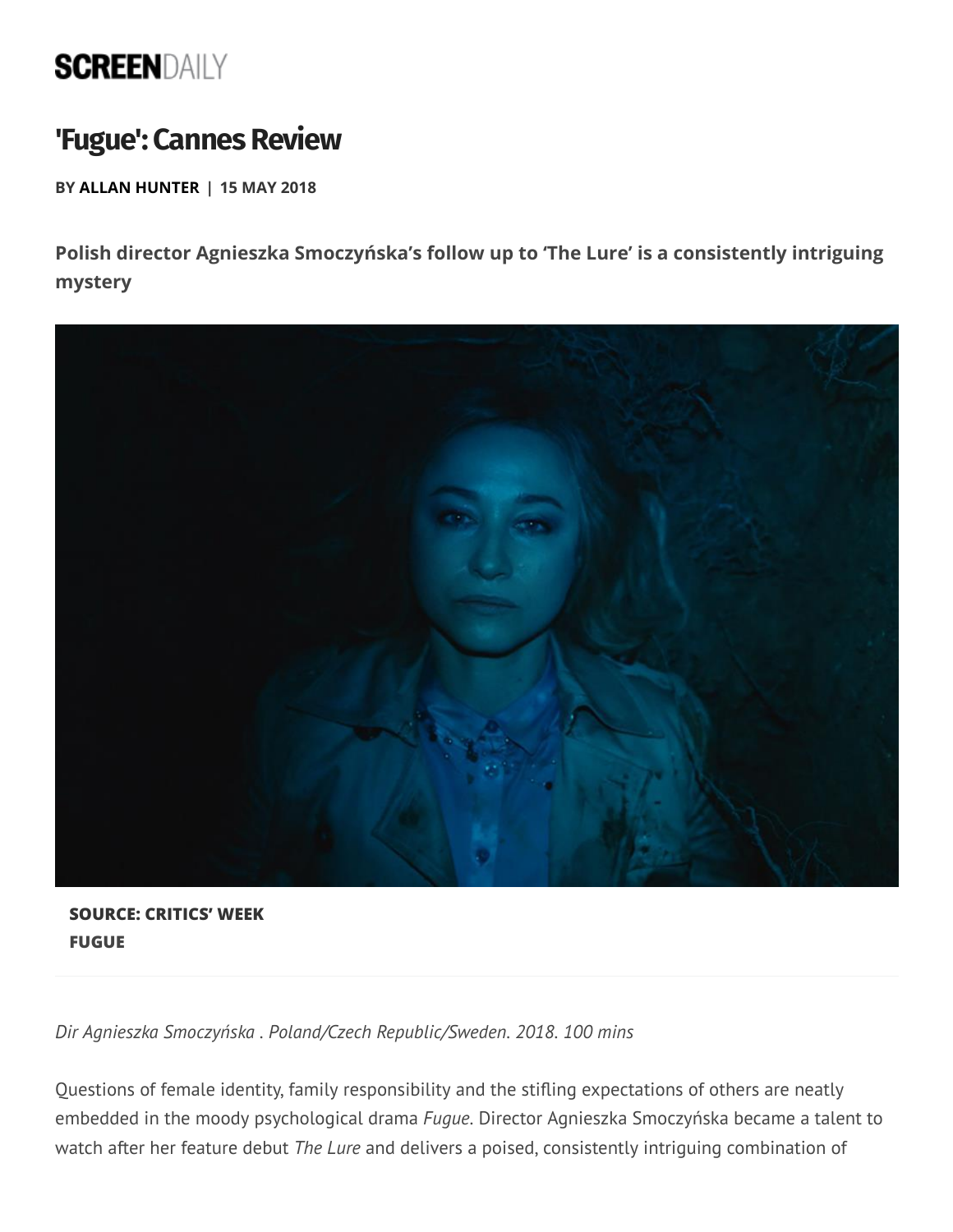suspense with a timely consideration of a woman's journey towards self realisation. *Fugue* could become a festival fixture after its Cannes Critics Week premiere.

## **<sup>A</sup> satisfying, thought-provoking exploration of the commitment and sacrice required to be true to yourself**

Smoczyńska's feature has a cracking, attention-grabbing opening in which a woman emerges from the dark into the light.We start to see that she is walking along tracks that lead her into a train station. She struggles to clamber on to a platform. Nobody helps her. Dishevelled, bruised and bloodied, she has the dead-eyed look of someone who has survived a major trauma.

Two years later in Warsaw, Alicja (Gabriela Muskała) has regained no memory of her past life or what happened to her. Yet, when she is asked to sign a document she instinctively writes the initials KS. A television appeal brings contact from her family and the information that she is married with a son and called Kinga Slowik.

The fact that her homecoming is far from joyous speaks volumes. Relatives and rooms feel as unfamiliar as a distant planet. Her family seems strangely indifferent to her. Returning home feels more like incarceration than liberation. Gliding, prowling camerawork allows us to feel her sense of claustrophobia.

The questions of who she was and what happened to her would be sufficient to propel the narrative but *Fugue* also becomes fascinated with what happens next. Can free-spirited Alicja go back to being the woman, wife and mother that Kinga was? Would she even want to? Has disappearing down a rabbit hole allowed Alicja to discover a wonderland she is reluctant to abandon?

There is often no space left for Alicja in the family unit. Her son and husband have transferred their affections elsewhere and the framing often isolates her or places her at the edge of a group. She is present but rarely made to feel as if she belongs.

Gabriela Muskala's performance is built around the most expressive of eyes that blaze with a fierce resentment at times. Her anger, cynicism and frustration are persuasively conveyed and make Alicja a compelling character as Gabriela Muskała's screenplay unravels her past and reveal the bigger picture. The weary calm of Łukasz Simlat's performance as her husband provides a balancing contrast as complex emotions are revisited. The end result is a satisfying, thought-provoking exploration of the commitment and sacrifice required to be true to yourself.